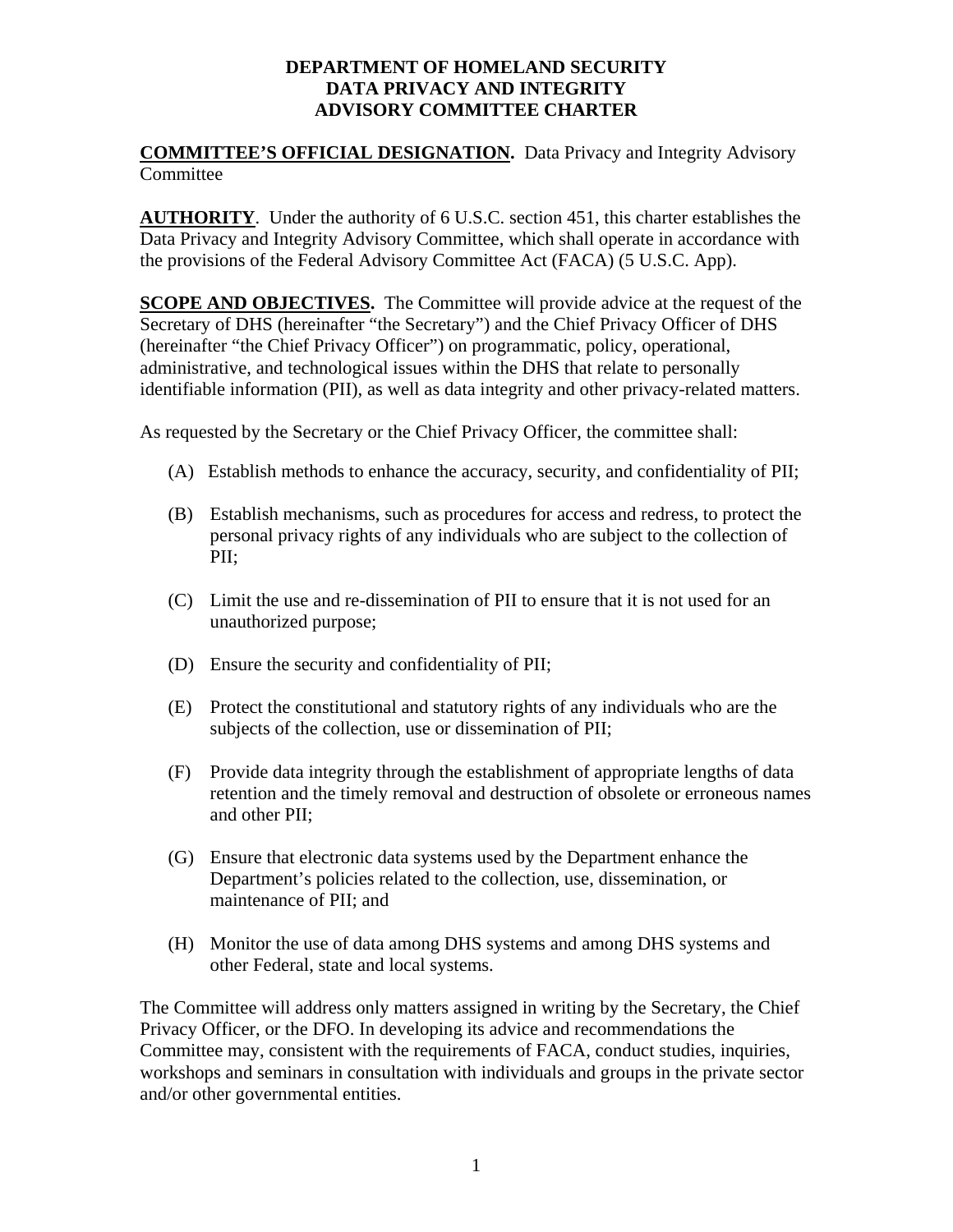**DESCRIPTION OF DUTIES.** The duties of the Committee are solely advisory in nature.

**OFFICIAL TO WHOM THE COMMITTEE REPORTS**. The Committee reports to the Secretary and the Chief Privacy Officer.

**COMPONENT RESPONSIBLE FOR PROVIDING NECESSARY SUPPORT**. The Privacy Office shall provide necessary support to the Committee.

**OPERATING COSTS.** Operating costs shall be borne by the Privacy Office. The annual cost is estimated to be \$484,000 including 1.5 staff years support.

**DESIGNATED FEDERAL OFFICER.** The Chief Privacy Officer shall designate a full-time or permanent part-time employee of the Department to be the Designated Federal Officer (DFO). The DFO or a designee shall approve or call meetings of the Committee, approve meeting agendas, attend all meetings of the Committee and its subcommittees, adjourn any meeting when the DFO determines adjournment to be in the public interest, and chair meetings when directed to do so by the Chief Privacy Officer.

**ESTIMATED NUMBER AND FREQUENCY OF MEETINGS**. The Committee shall meet at least once each calendar year. The DFO, in consultation with the Chief Privacy Officer, may call such additional meetings as may be necessary for the Committee to carry out its business effectively. Members may be reimbursed for travel and per diem, and all travel for Committee business must be approved in advance by the DFO. Timely notice of each meeting shall be published in the Federal Register and other means that may be established by the DFO or the Chief Privacy Officer. Meetings shall be open to the public, except when closed in accordance with section 10(d) of FACA. Members of the public are permitted to file statements with the Committee.

**DURATION.** The Committee will continue for two years from the filing date of this charter unless the Committee is terminated prior to the end of the two-year period in accordance with section 14 of FACA. If the Secretary decides there is a continued need for the Committee, the charter may be renewed at the end of the two-year period.

**MEMBERSHIP**. The Committee shall consist of not less than 16 appointed members and not more than three ex officio members.

1. Appointed Members. These members are appointed by and serve at the pleasure of the Secretary. The members shall be specially qualified to serve on the Committee by virtue of their education, training, and experience in the fields of data protection, privacy, and/or emerging technologies. Membership shall be balanced among individuals from the following fields:

(A) Individuals who are currently working in the areas of higher education or research in public (except Federal) or not-for-profit institutions;

(B) Individuals currently working in non-governmental industry or commercial interests, including at least one who shall be familiar with the data concerns of small to medium enterprises;

(C) Other individuals, as determined appropriate by the Secretary;